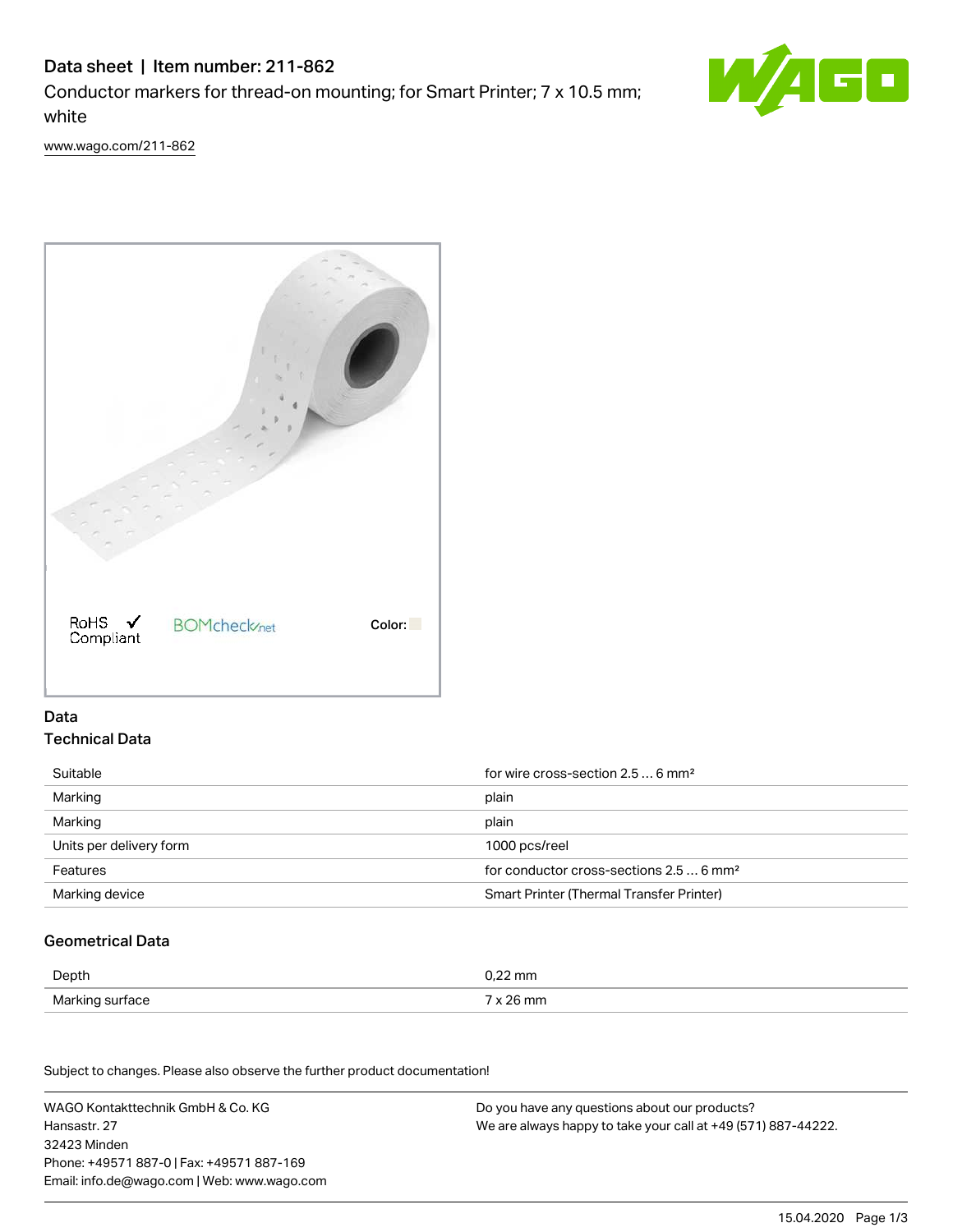

### Mechanical data

| Mounting type    | Slidina                                              |
|------------------|------------------------------------------------------|
| Smear resistance | smudge-proof in conjunction with 258-5005 Ink Ribbon |

#### Material Data

| Color         | white                             |
|---------------|-----------------------------------|
| Material      | Polyester                         |
| UV resistance | per EN 60068-2-5:2010 Procedure B |
| Halogen-free  | Yes                               |
| Weight        | 156 g                             |

#### Environmental Requirements

| Surrounding air (operating) temperature | .40 150°C |
|-----------------------------------------|-----------|
| Relative humidity                       | 40 50%    |

#### Commercial data

| Product Group      | 2 (Terminal Block Accessories) |
|--------------------|--------------------------------|
| Packaging type     | <b>BOX</b>                     |
| Country of origin  | DE.                            |
| <b>GTIN</b>        | 4050821688662                  |
| Customs Tariff No. | 39269097900                    |

#### **Counterpart**

#### Compatible products

#### Marking accessories

|                                          | Item no.: 258-5000<br>Thermal transfer printer; Smart Printer; for complete control cabinet marking; 300 dpi |              |               | www.wago.com/258-5000 |  |
|------------------------------------------|--------------------------------------------------------------------------------------------------------------|--------------|---------------|-----------------------|--|
| <b>Downloads</b><br><b>Documentation</b> |                                                                                                              |              |               |                       |  |
|                                          | <b>Additional Information</b>                                                                                |              |               |                       |  |
|                                          | 211-861, Information on handling print material                                                              | V004.08.2017 | pdf<br>1.6 MB | Download              |  |
|                                          | Subject to changes. Please also observe the further product documentation!                                   |              |               |                       |  |

WAGO Kontakttechnik GmbH & Co. KG Hansastr. 27 32423 Minden Phone: +49571 887-0 | Fax: +49571 887-169 Email: info.de@wago.com | Web: www.wago.com

Do you have any questions about our products? We are always happy to take your call at +49 (571) 887-44222.